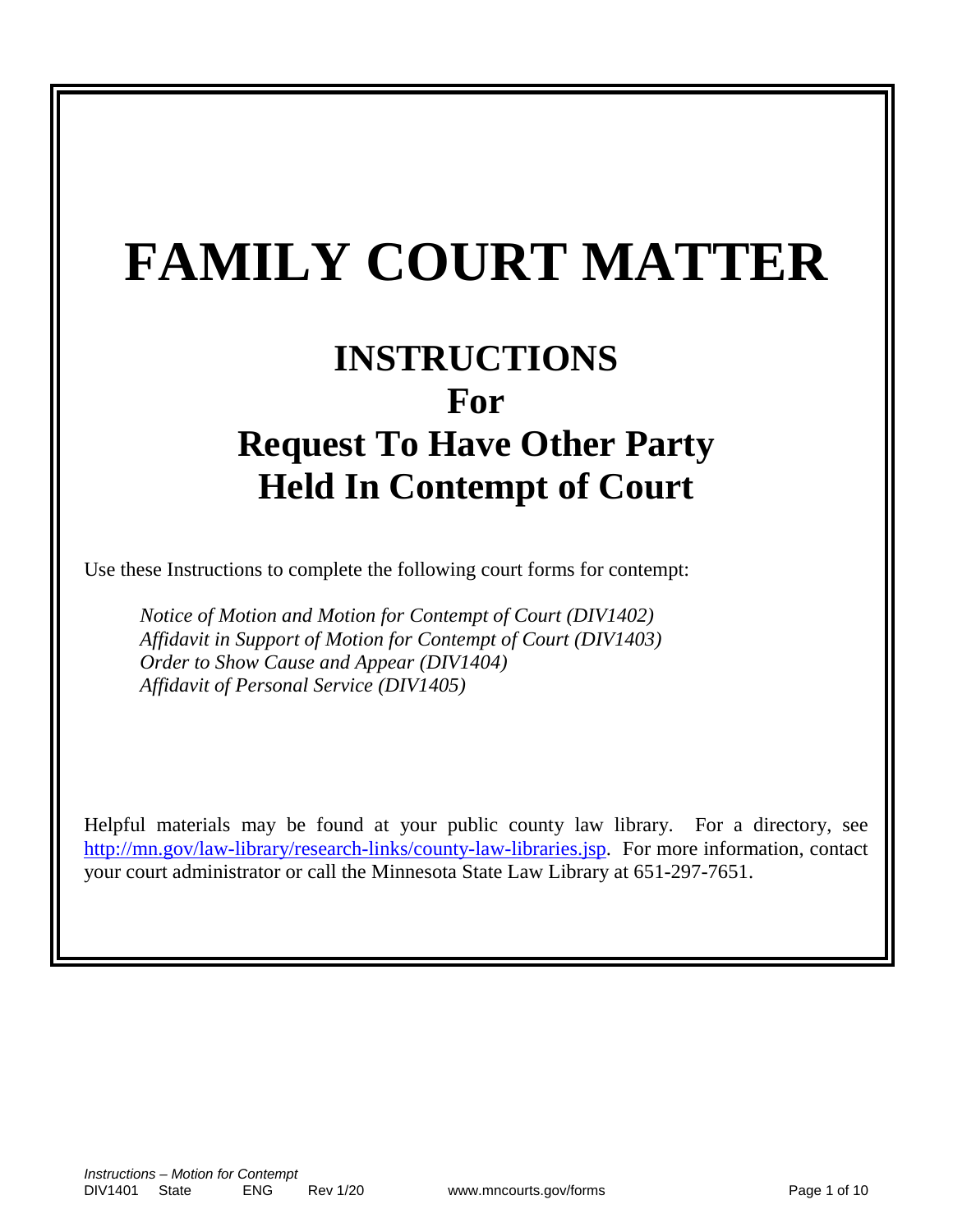# **Important Notices**

- **You can use these forms if: A Court** *Order* **exists directing another person to do something, the person has personally received a copy of the** *Order***, the person has disobeyed the** *Order* **and the person did not have a good reason for disobeying the**  *Order. Exception: If your <i>Divorce Decree* **orders your ex-spouse to pay you money as part of the division of your property, and not as support, and the money has not been paid, DO NOT use the civil contempt process. Instead, go to the division of your court that deals with civil judgments, show them your** *Divorce Decree***, and inquire about procedures to docket a judgment against the other party for the amount unpaid. You then can use Collection procedures to try to get the money.**
- The court expects every person who appears in court without a lawyer to know the law. If you act as your own lawyer, you must do what a lawyer would do.
- You should see an attorney if you don't know how to answer the questions on these forms or if you think the other party will hire an attorney.
- Court personnel and the county attorney's office **cannot** help you fill out these forms.
- As you fill out the form(s), you MUST follow all of the instructions.
- Type your answers or print neatly using dark ink.
- If you need more space to answer a question, use an additional full sheet of paper.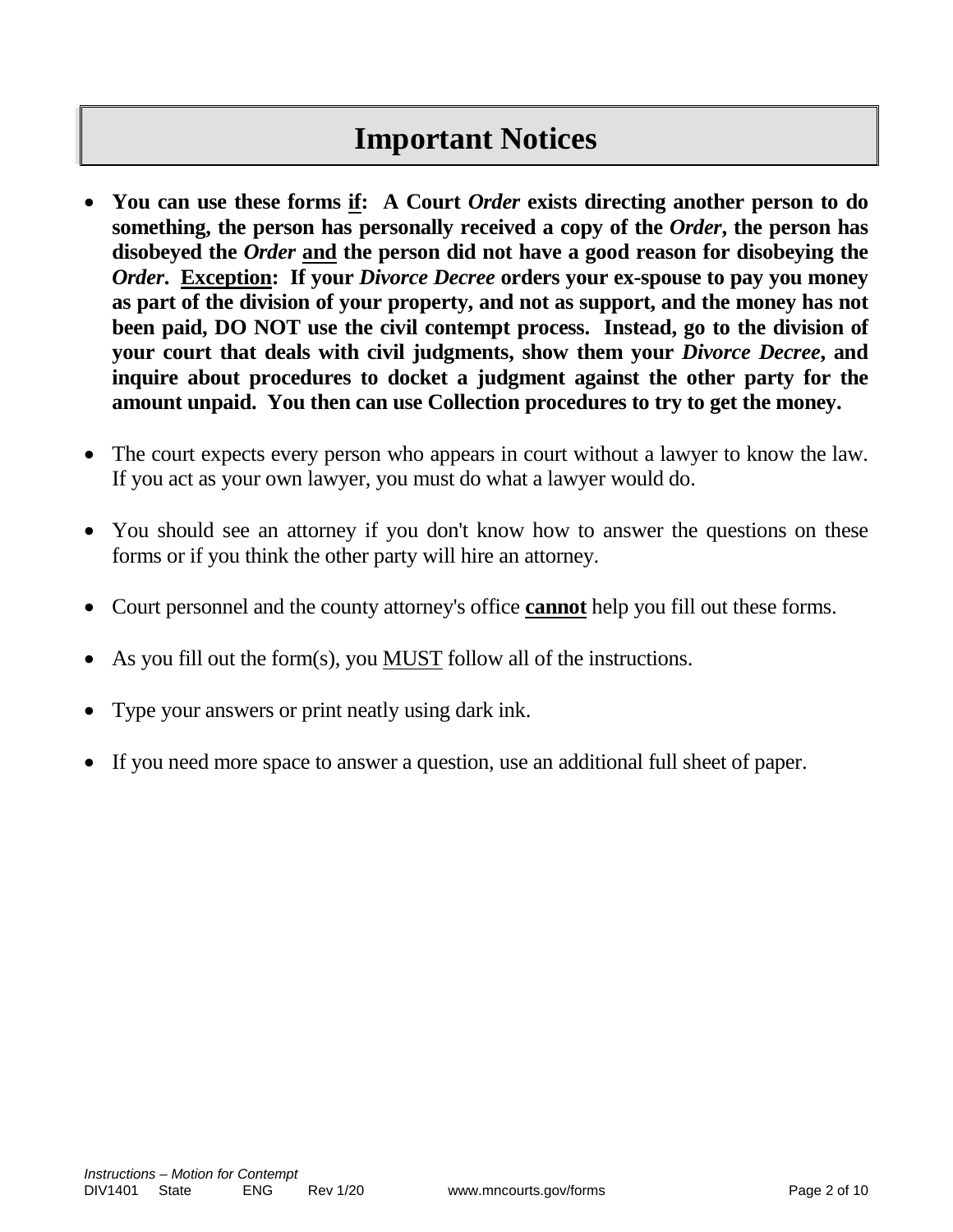# **What "Contempt of Court" Means**

Only a judge can determine whether someone is in "contempt of court." "Contempt of Court" is a decision by a judge that someone who has been ordered to do something, knew about the *Order*, and has knowingly, and without good reason, disobeyed the *Order.* Because a judge can order the contemnor (the person who disobeyed) to be put in jail until they or obeys the *Order*, extra safeguards are built into the procedures to ensure that the person who might be put in jail is treated fairly.

**WARNING**: **When asking the court to find someone in Contempt of Court, it is very important to follow the procedures set out in these instructions. If you do not follow them, the court may not give you what you want, even if the other person has disobeyed the prior order without good reason.**

*Two-Part Hearing Process Required*

**The court cannot put a person in jail simply because you say the person disobeyed a court order. In most cases there will be several hearings. If you want the court to decide that the person is in contempt and that they be put in jail, then certain forms asking for a first-stage hearing must be served upon (given to) the other person and filed with the court (those forms are listed on the cover page of the these Instructions).**

# *First-Stage Hearing*

At the first hearing, the court will decide if:

- 1. The person knew the contents of the prior *Order*;
- 2. The person disobeyed the prior *Order*, but had a good reason for disobeying it;
- 3. The person disobeyed the prior *Order* and did not have a good reason for disobeying it.

If the court decides that the person obeyed the *Order* or that the person disobeyed the *Order* but had good reason for disobeying it, then the motion for contempt will be denied.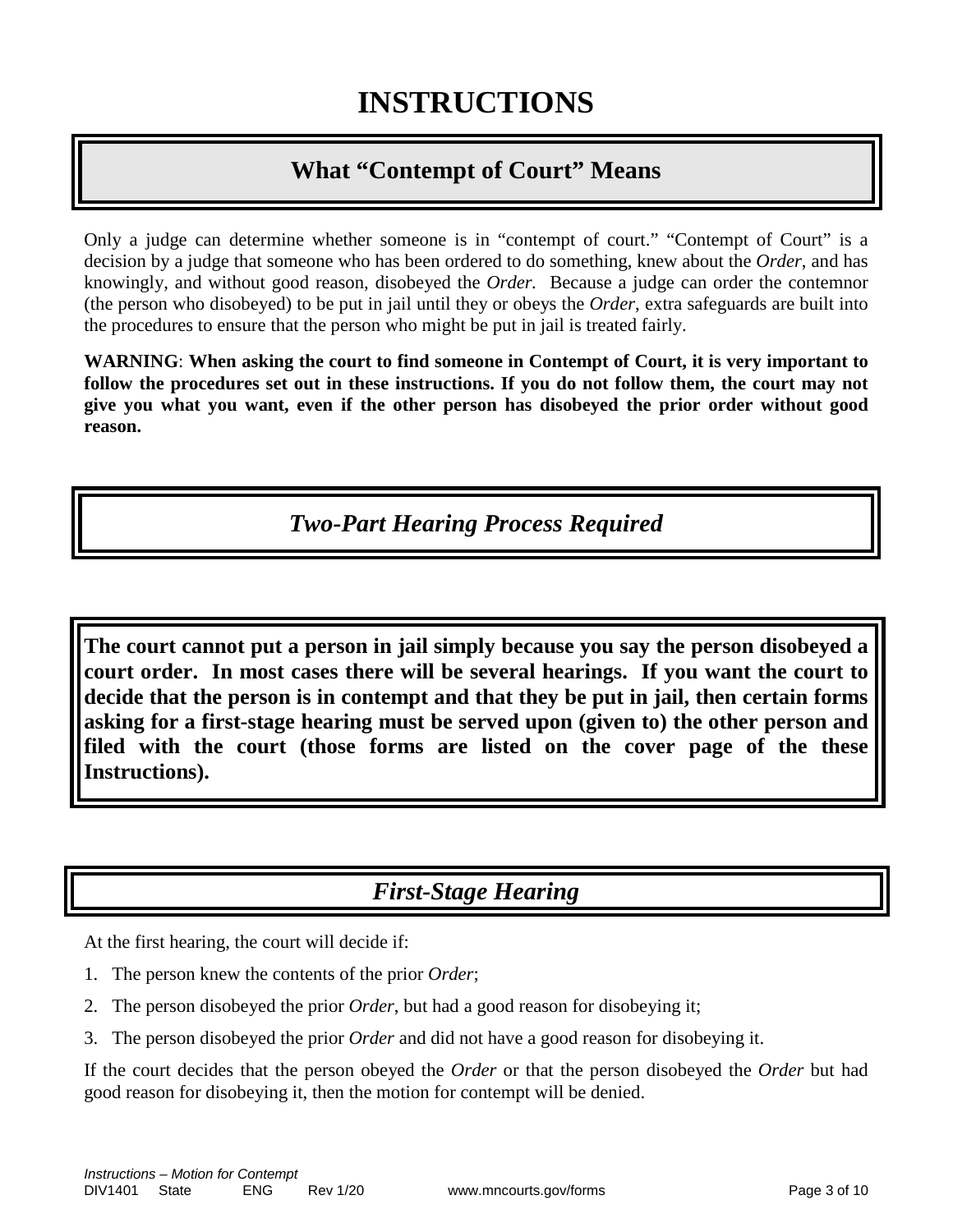If the court decides that the person disobeyed the prior *Order* and did not have a good reason for disobeying it, and if the court also decides that putting the person in jail will make that person obey the prior *Order*, the court must tell the person that incarceration is a possibility and advise the person to obtain an attorney, and explain that if the person cannot afford an attorney one will be appointed.

If the person wishes to talk with an attorney, a second hearing will be scheduled. If the person waives his/her right to an attorney the court may conduct the hearing at that time. The court may not punish a person and put them in jail for not following the order. That would be a criminal matter. The court may only put someone in jail if the court believes the person has the ability to do what is ordered and willfully refuses to do it and that putting the person in jail will cause the person to obey the prior *Order*.

If the court finds that the person knew the contents of the *Order*, willfully failed to follow it, and that jail or the threat of jail may reasonably cause compliance with the court *Order,* the court may immediately sentence the person to jail or may "stay" (not immediately enforce) the jail sentence to give the person time to "purge" (correct) the prior behavior by doing what the court *Order* required. The court may also require the person to do other things, such as pay money, cooperate in visitation, follow future court orders, etc.

# *Revocation Hearing*

If the Court sentences the person to jail, but gives the person a chance to purge the contempt and the person does not do what they were supposed to do to cure the problem, you may wish to have the person jailed. If you want the person jailed, then certain forms asking for a hearing for revocation of the stay must be served upon (given to) the other person and filed with the court.

At the revocation hearing the court will decide one of the following:

- 1. The person has purged (cured) the contempt; OR
- 2. The person has not purged (cured) the contempt, but jailing the person is not necessary to cause

obedience and, therefore, the person will not be jailed; OR

3. The person has not purged (cured) the contempt, and jailing the person is necessary to make the

person obey the *Order* and, therefore, the person should be immediately jailed.

If the court decided to order the person to jail, that person must stay in jail until they purge the contempt by obeying the court *Order* (for example, by paying overdue support, or allowing visitation, or agreeing to follow all future court Orders). It is often said that the person in jail "holds the keys to the jail" because that person controls when they are released.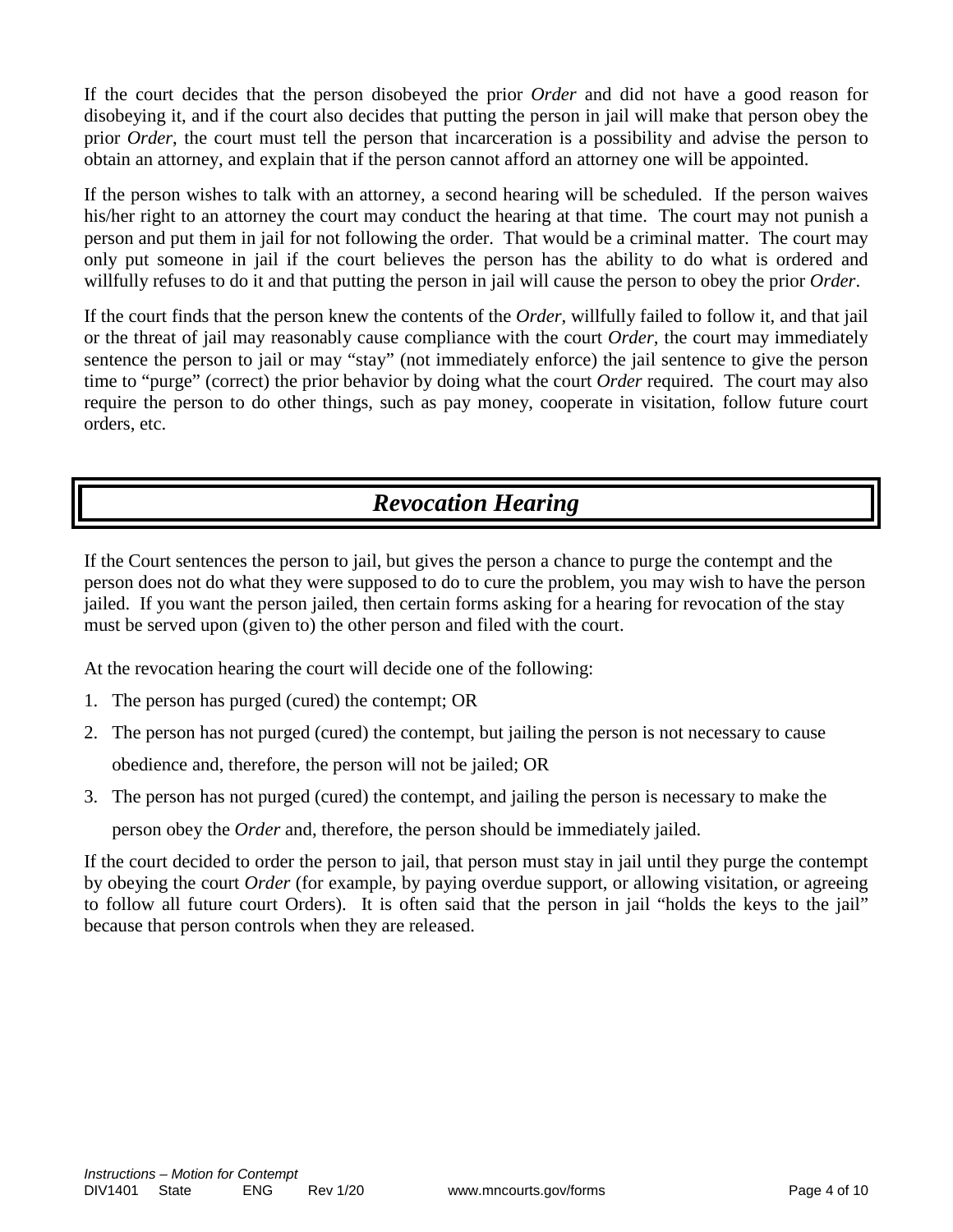# **Step 1**

### **Fill Out the** *Notice of Motion and Motion for Contempt of Court Form for the First-Stage Hearing*

Fill out the *Notice of Motion and Motion for Contempt of Court* form. This form tells the court and the other party what you think the other party has done to disobey an existing court Order, what you are asking for from the court, and the date and time of the hearing.

#### **FILL IN THE TOP PART OF THE FORM (this is known as "the caption"):**

NOTE: The information to fill in the top part of the form can be found at the top of your current custody order or your divorce or paternity decree or other existing Order. Be sure to copy the information EXACTLY as it is on your current Order.

- Write the case number, which is also called "the court file number."
- On the line marked "Name of Petitioner," write the name of the Petitioner as listed on your current Order or divorce or paternity decree.
- On the line marked "Name of Respondent," write the name of the Respondent as listed on the current Order or divorce or paternity decree.
- On the "TO" line, write the full name and street address of the other party.

**Do not fill in the date, time, name of judge and location of the hearing yet. You will do that as part of Step 3.**

#### **FILL OUT THE REST OF THE FORM:**

#### **NOTE: The instructions that follow are numbered the same as the paragraphs/questions on the**  *Notice of Motion and Motion* **form.**

- 1. Write in the name of the other party that you are asking the court to find in contempt. Write in the paragraph numbers that the other party has not obeyed and the date of that Order. After the word "by," write in what the other party did that violated the Order. Include the paragraph number and the actual language from the Order that sets forth the specific duty or obligation.
- 2. You do not need to answer this question UNLESS you are asking for something else from the court besides a finding of contempt (for example, compensatory visitation or a change in the Order). List any other requests you are making of the court.
- 3. You do not have to write anything for this paragraph/question.

**Read the** *Verification and Acknowledgment* **carefully. By signing your name you are telling the court that you are telling the truth and that you have a good faith reason for your requests. If you are not telling the truth or if you are misleading the court or if you are**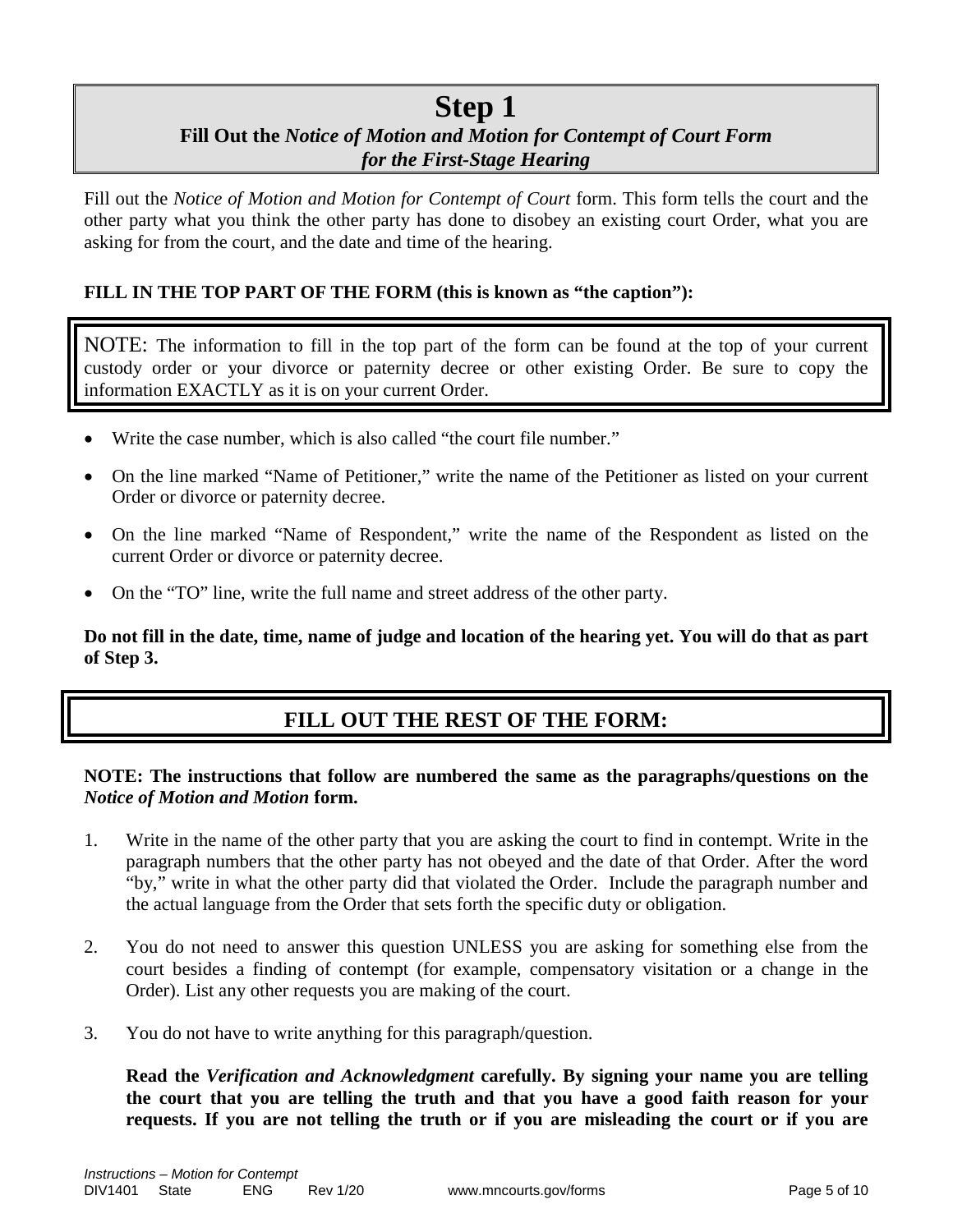**serving or filing this document for an improper purpose, the court can order you to pay money to the other party or impose other sanctions.**

**Date and Sign the** *Notice of Motion and Motion* **Form.**

# **Step 2 Fill Out the** *Affidavit in Support of Motion* **Form**

Fill out the *Affidavit in Support of Motion* form, which tells the court and the other party what you are asking for from the court and WHY you are asking for it.

• Fill in the top part of the form (caption) the same way you did on the *Notice of Motion and Motion* form.

#### **NOTE: The instructions that follow are numbered the same as the paragraphs/questions on the**  *Affidavit in Support of Motion* **form.**

- 1. Write in your name at paragraph/question 1.
- 2. Check off whether you are the Petitioner or Respondent in this case as listed on your *Divorce Decree* or other existing *Order.*
- 3. On the blank line, fill in the name of the person you would like to have found in contempt.
- 4. Fill in the date of the *Judgment and Decree* or *Order* that the other person has disobeyed. Mark a copy of the *Decree* or *Order* as "Exhibit A" and attach the copy of the *Order* to this *Affidavit*. Fill in the page and paragraph number(s) of the *Order* that the other party has disobeyed. If there is more than one order, refer to Exhibit A, page \_\_\_\_, paragraph \_\_\_\_, then to Exhibit B, page \_\_\_, paragraph \_\_\_\_\_, etc.
- 5. On the blank line, fill in the date that the other party was mailed or given a copy of the *Order* that the party disobeyed. Check off which evidence of service exists. You will probably need to look through the court file for evidence of service. There should be an *Affidavit of Service* if the *Order* was mailed or handed to the other party. There may be an *Admission of Service*, which is a paper signed by the other party admitting that they received a copy of the *Order*. The other party may have admitted receiving a copy by signing an admission of receipt of copy statement on the *Order* or *Decree*. If the party signed an admission on the *Order* itself, your copy of the *Order* attached as "Exhibit A" should show that signature. That proves service. If your proof of service is not on the *Order* itself, get a copy of the *Affidavit of Service* or *Admission of Service* and attach it to the *Affidavit in Support of Motion*. The *Affidavit of Service* or *Admission of Service* should be in the court file. To obtain a copy go to the Court Administrator's office where the Order was issued. There will be a fee for obtaining a copy. If the Affidavit or Admission of Service is not in the court file, it may be in the office file of the attorney who represented the party who asked the court for the Order. The attorney's name and address should be in the Order. Contact the attorney's office for a copy of the *Affidavit of Service*.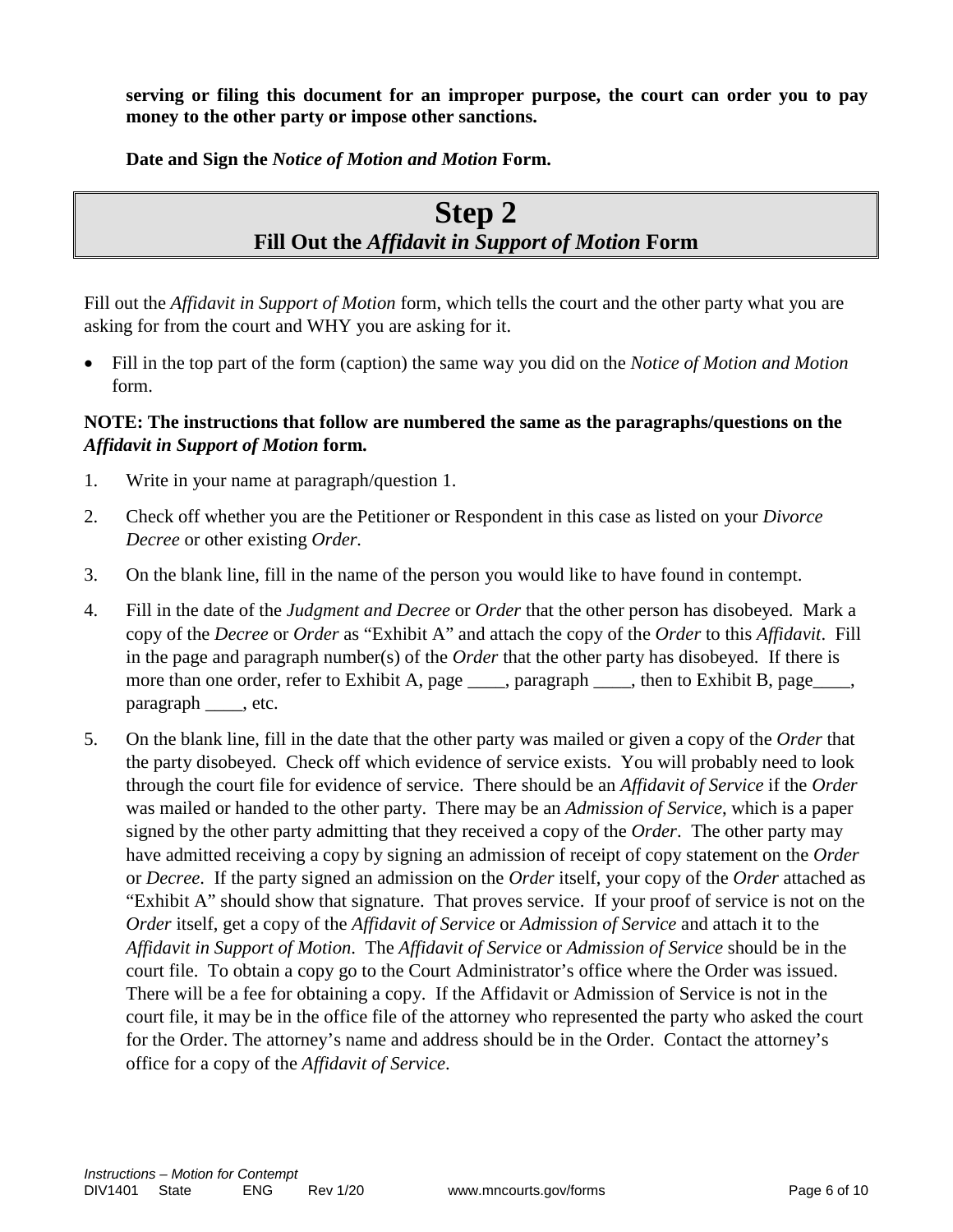**IMPORTANT:** If you cannot prove that the other party received a copy of the *Order* or *Decree***, the court cannot find the other person in contempt.**

- For the remaining paragraphs, fill out only those that apply to your situation.
	- 7-9 These are for non-payment of child support.
	- 10-12 These are for non-payment of spousal maintenance.
	- 13-15 These are for failure to return property the Court awarded to you.
	- 16 This is for denial of parenting time/visitation
	- 17 This is for everything other than situations covered by paragraphs 7-16.
- Reminder: The court cannot find the other party in contempt for failing to pay money (other than child support and spousal maintenance). See the IMPORTANT NOTICES page of these instructions for information on obtaining a judgment.

Sign the *Affidavit in Support of Motion* under penalty of perjury. By signing your name under penalty of perjury, you are telling the court that you are telling the truth and that you have a good faith reason for your requests. If you are filing these documents just to harass the other party or without good legal reason, or if you mislead the court, the court can make you pay money to the other party. Perjury is the crime of intentionally lying or misrepresenting the truth, punishable by jail or other sanctions.

# **Step 3 Fill Out the** *Order to Show Cause and Appear* **Form**

The *Order to Show Cause and Appear* is an order that tells the other party they must appear in court to explain to the judge why an order for contempt should not be entered against him or her.

- Fill in the top part of the form (caption) the same way you did on the *Notice of Motion and Motion* form.
- After "STATE OF MINNESOTA," fill in the name and address of the person you want to be found in contempt.
- 1. Fill in the name of the other person and check off whether he or she is the Petitioner or Respondent in this case. Fill in:
	- The date, time, and court number (Fill this in later, as part of Step 4)
	- The paragraph(s) the other person violated (same as on your *Affidavit* form).
	- The date of the Order that the other person violated (same as on your *Affidavit* form).
	- State exactly what the other party was ordered to do by copying the exact words from the Order the person violated.
- 2. You do not need to write anything for paragraph/question 2 through 5.

#### **Do not date or sign this order – the judge will do that.**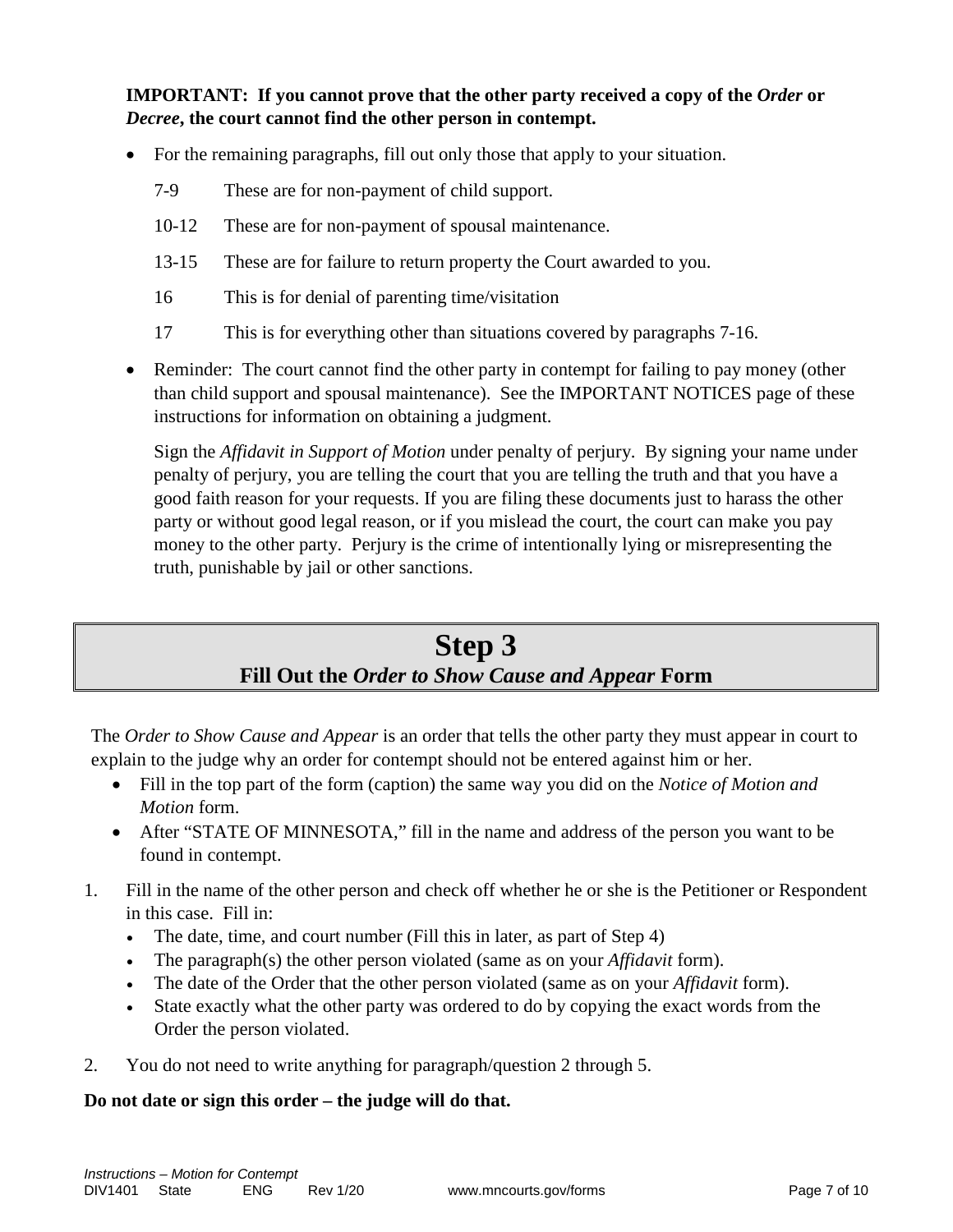### **Step 4 Obtain from Court Administrator Hearing Date, Time and Location**

Notice: Read through Steps 4 and 5 now.

When your *Notice of Motion and Motion and Motion* and *Affidavit in Support of Motion* have been completed, go to the Court Administrator's office. The Court Administrator/Deputy will help you get a court date and time for your hearing. The hearing date should be scheduled no later than 60 days after the issuance of the notice of motion or order to show cause.

Fill in the date, time, location, name of the judge and room number of the hearing on the first page of the *Notice of Motion and Motion* form. Fill in the date, time, location and room number on the *Order to Show Cause* form.

## **Step 5 Make Copies of Forms**

- Make **two** copies of the *Notice of Motion and Motion* form and all attachments, and **two** copies of your *Affidavit in Support of Motion* form and all attachments.
- Keep **one** copy of each form for yourself (make sure to bring your copies with you to Court on the day of your hearing).
- Step 7 tells you how to serve the other party. Step 6 tells you how to file the forms with the court.

### **Step 6 Filing the Forms With the Court and Get Judge's Signature on the**  *Order to Show Cause and Appear* **Form**

You must file your documents with the court and you will need to pay the filing fee. You can contact the Court Administrator's office to find out the amount of the filing fee.

If you cannot afford to pay the filing fee, a judge may waive it under certain circumstances. Ask the Court Administrator/Deputy for an **In Forma Pauperis** application. You need to fill out this application and sign it under penalty of perjury. This application will be reviewed by a judge who will determine whether you must pay a filing fee. If the judge does not sign the form waiving the fee, you must pay the filing fee or the Court Administrator cannot accept your forms.

The Court Administrator/Deputy will arrange for the judge to review the *Order to Show Cause* and return it to you if the judge signs it.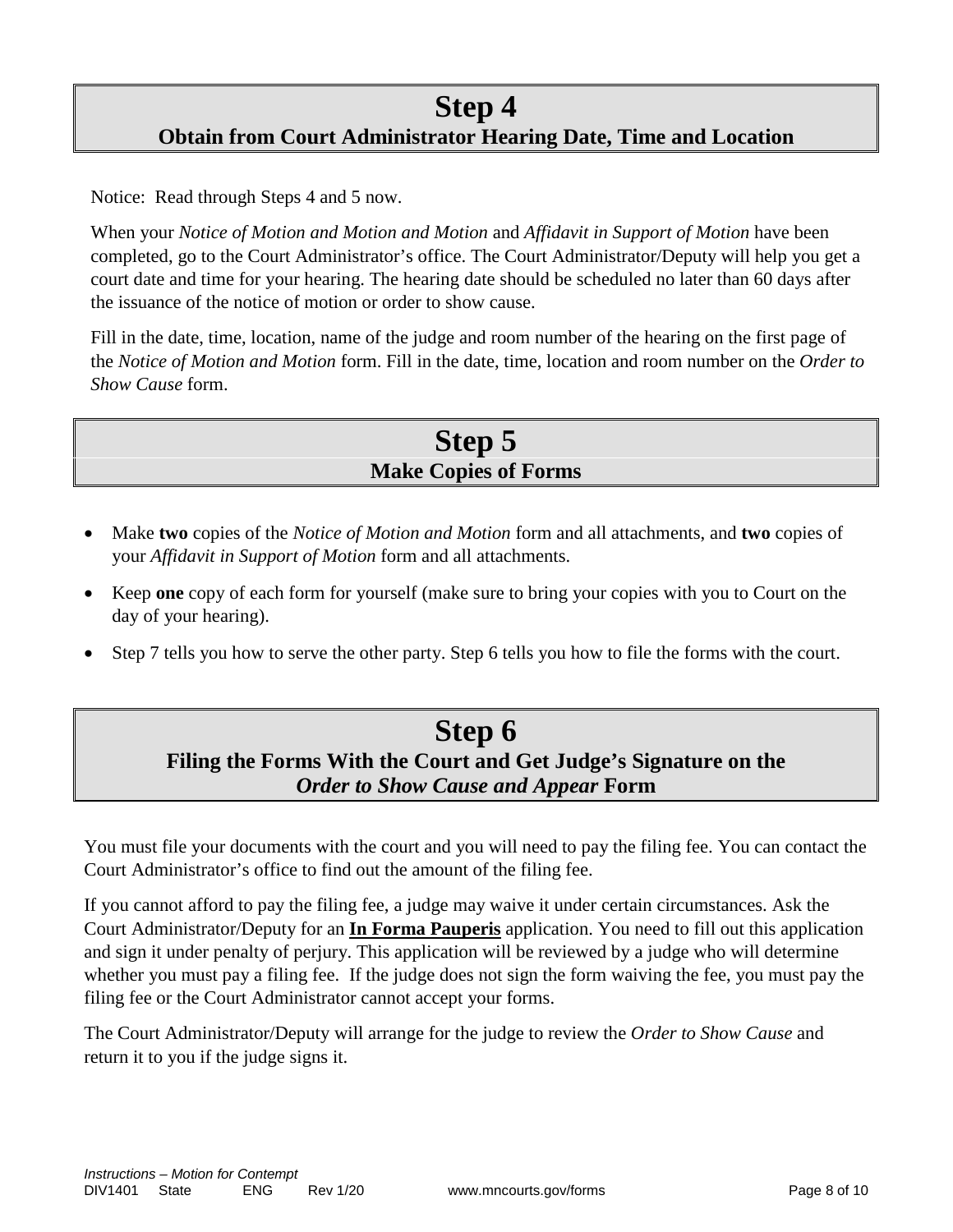### **Step 7 Serve Notice on the Other Party at Least 21 Days Before the Hearing Date**

You must arrange for the other party to receive notice of the hearing and complete copies of all documents you have prepared for the hearing. This is called "service of process." Service of process MUST be completed at least 21 days before the hearing date, (unless the judge has issued an Order stating some other requirement). For example, if the hearing is September 30, the other party must be handed the papers on or before September 9.

Ask a friend or relative or other person who is over the age of 18 to help you with service. For an Order to Show Cause, the person serving the papers must bring the signed Order to Show Cause with them. The person must hand a copy of the *Notice of Motion and Motion, Affidavit in Support* and *Order to Show Cause* directly to the other party. Another person (such as a child or roommate) cannot accept the papers for the other party.

If you do not have a friend or family member who will give the documents to the other party, you could call a private process server (look in the yellow pages under "process server") or the sheriff in the county where the other party lives to serve the papers. Private process servers and the sheriff charge a fee to serve papers.

**WARNING: You cannot give the documents to the other party. Someone else over the age of 18 must hand-deliver the documents directly to the other party. The documents cannot be mailed to the other party.**

**Note: When the other party is not in the state of Minnesota, you may have the person served outside of Minnesota. However, if the person does not personally attend the hearing, the judge cannot find the person in contempt of court.**

# **Step 8**

### **The Person Who Handed the Forms to the Other Party Must Fill Out the** *Affidavit of Personal Service Form*

The *Affidavit of Personal Service* proves to the court that the other party received a copy of the *Notice of Motion* and *Motion, Affidavit in Support of Motion,* and *Order to Show Cause*. The person who handed the forms to the other party should fill out the *Affidavit of Personal Service* by following these instructions:

- Fill in the top part of the form (caption) the same way as on the *Notice of Motion and Motion* form.
- After "I," fill in the name of the person who handed the forms to the other party.
- Fill in the date of birth of the person who handed the forms to the other party.
- Fill in the date the documents were handed to the other party.
- Fill in the name of the other party.
- Fill in the address of where the other party was served.